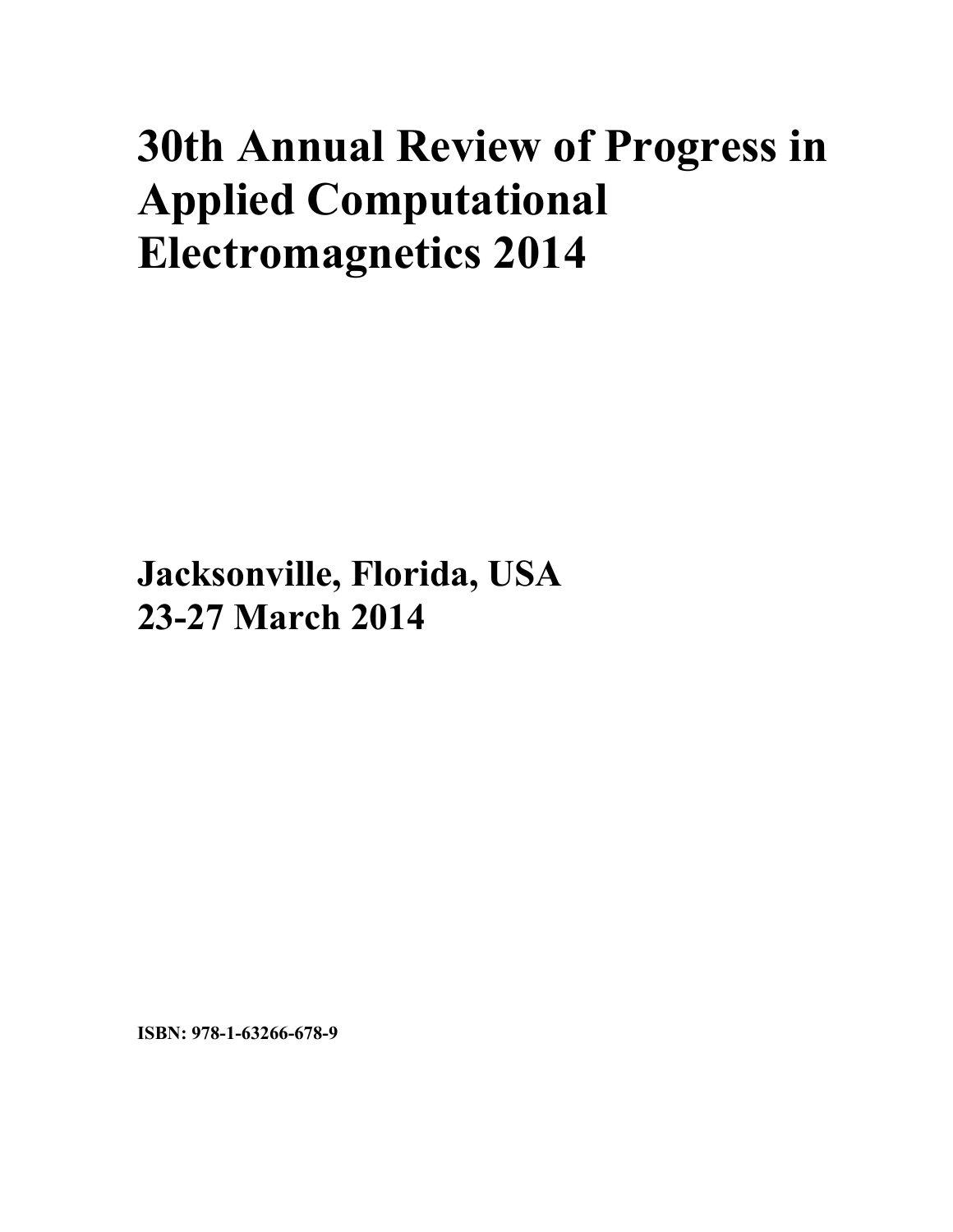**Printed from e-media with permission by:** 

Curran Associates, Inc. 57 Morehouse Lane Red Hook, NY 12571



**Some format issues inherent in the e-media version may also appear in this print version.** 

Copyright© (2014) by The Applied Computational Electromagnetics Society (ACES) All rights reserved.

Printed by Curran Associates, Inc. (2014)

For permission requests, please contact The Applied Computational Electromagnetics Society (ACES) at the address below.

The Applied Computational Electromagnetics Society (ACES) ECE Department, Room EC-3983 10555 West Flagler Street Miami, FL 33174

Phone: (662) 915-5382 Fax: (662) 915-7231

atef@olemiss.edu

#### **Additional copies of this publication are available from:**

Curran Associates, Inc. 57 Morehouse Lane Red Hook, NY 12571 USA Phone: 845-758-0400 Fax: 845-758-2634 Email: curran@proceedings.com Web: www.proceedings.com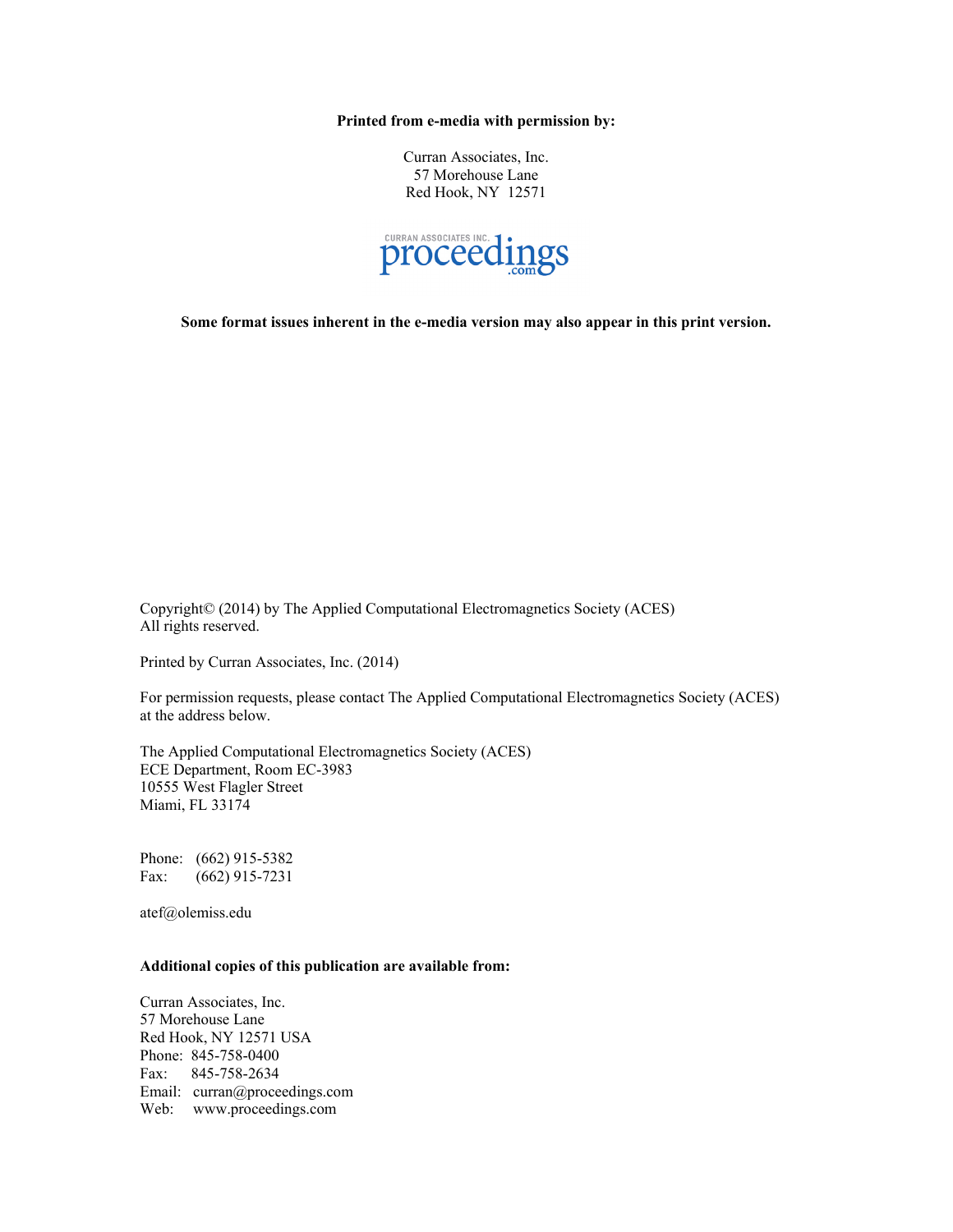# **ACES 2014 Technical Program**

## **The 30th Annual Review of Progress in Applied Computational Electromagnetics Jacksonville, Florida**

### **Sunday, March 23**

- **02:00-05:00 Conference Registration**
- **02:00-05:00 ACES Board of Directors Meeting**
- **07:00-10:00 Reception**

#### **Monday, March 24**

- **07:00-08:00 Breakfast**
- **08:00-05:00 Conference Registration**
- **08:30-05:00 Exhibitors Setup River Terrace Foyer**

- **Room: River Terrace 1** 08:30-08:45 **ACES Business Meeting Atef Elsherbeni, ACES President**
- 08:45-09:00 **Welcome Message W. O'Keefe Coburn, S. J. Weiss, A. I. Zaghloul Conference General Chairs**
- 09:00-10:00 **How EMC Engineers use Computer Modeling Tools Productively Session 1**

**Prof. Todd Hubing** Department of Electrical and Computer Engineering Clemson University

#### **Room:** River Terrace 1 Session 2

- **10:20-12:00 EM Modeling Using FEKO Session Organizer: C. J. Reddy Session Chairs: C. J. Reddy, Ulrich Jakobus**
- 10:20-10:40 "Low-Cost Yield Estimation for FEKO-Simulated Structures." ..... 1 Slawomir Koziel
- 10:40-11:00 "Extensions in FEKO Suite 6.3 to the MoM and MLFMM based Solvers" ..... 7 Ulrich Jakobus, Kitty Longtin, Danie Ludick, Marlize Schoeman, and Johann van Tonder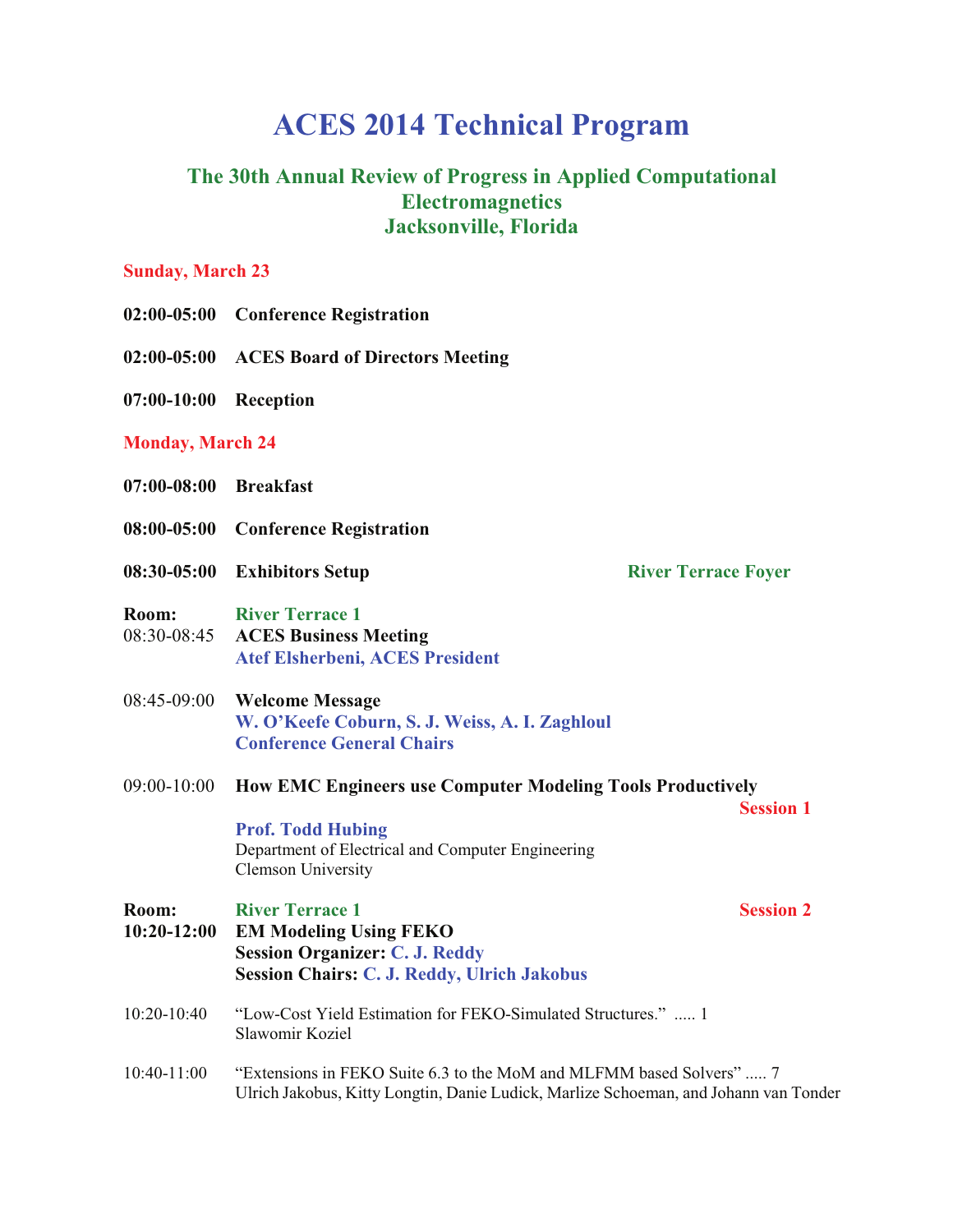| 11:00-11:20            | "Radome Analysis Techniques in FEKO"  13<br>Gopinath Gampala and C. J. Reddy                                                                                                                                                     |  |
|------------------------|----------------------------------------------------------------------------------------------------------------------------------------------------------------------------------------------------------------------------------|--|
| 11:20-11:40            | "A Single Turn Wide Loop Antenna"  18<br>William O'Keefe Coburn                                                                                                                                                                  |  |
| 11:40-12:00            | "Calculated and Measured RCS Values of a Scale Model Airplane"  23<br>Tadashi Chisaka, Yoshihide Yamada, Naobumi Michishita, and Hideaki Namba                                                                                   |  |
| Room:<br>$10:20-11:40$ | <b>Session 3</b><br><b>River Terrace 2</b><br><b>Wireless Powering of Devices &amp; Energy Harvesting</b><br><b>Session Organizers: Stavros Georgakopoulos</b><br><b>Session Chairs: Stavros Georgakopoulos and Sami Barmada</b> |  |
| 10:20-10:40            | "Wireless Power Transfer to Closely Coupled Loop Antennas Embedded in Concrete for<br>Sensing"  27<br>Xiaohua Jin, Juan M. Caicedo, and Mohammod Ali                                                                             |  |
| 10:40-11:00            | "Characterization of a Wireless Power Transfer System as a Channel for Power Line<br>Communications" 31<br>Sami Barmada and Mauro Tucci                                                                                          |  |
| 11:00-11:20            | "Inductance Characterization for Flat Spiral Inductors with Uniform and Nonuniform<br>Zig-zag Arms"  37<br>Giovanni Puccetti, Ugo Reggiani, and Leonardo Sandrolini                                                              |  |
| 11:20-11:40            | "Optimal Design of Conformal Strongly Coupled Magnetic Resonant System"  43<br>Hao Hu and Stavros V. Georgakopoulos.                                                                                                             |  |
| Room:<br>$10:20-11:40$ | <b>River Terrace 3</b><br><b>Session 4</b><br><b>Advanced System Simulation Techniques</b><br><b>Session Organizers: Adalbert Beyer and Ruediger Follmann</b><br><b>Session Chairs: Adalbert Beyer and Ruediger Follmann</b>     |  |
| 10:20-10:40            | "Consideration on Periodic Waveguide Structures"  49<br>Peter Waldow and Adalbert Beyer                                                                                                                                          |  |
| 10:40-11:00            | "Advanced System Simulation using 3D EM Multiphysics Solver EMPIRE"  55<br>A. Wien, W. Simon, J. Kassner, O. Litschke, H. Fischer, and S. Holzwarth                                                                              |  |
| 11:00-11:20            | "Combining EM and System Simulation on the Example of Fractional-n Spur<br>Calculation"  61<br>Dietmar Koether, Ruediger Follmann, and Adalbert Beyer                                                                            |  |
| 11:20-11:40            | "Insertion and Return loss Modeling for 40GBASE-T Channel Configurations"  67<br>Olusegun Ogundapo, Alistair Duffy, and Charles Nche                                                                                             |  |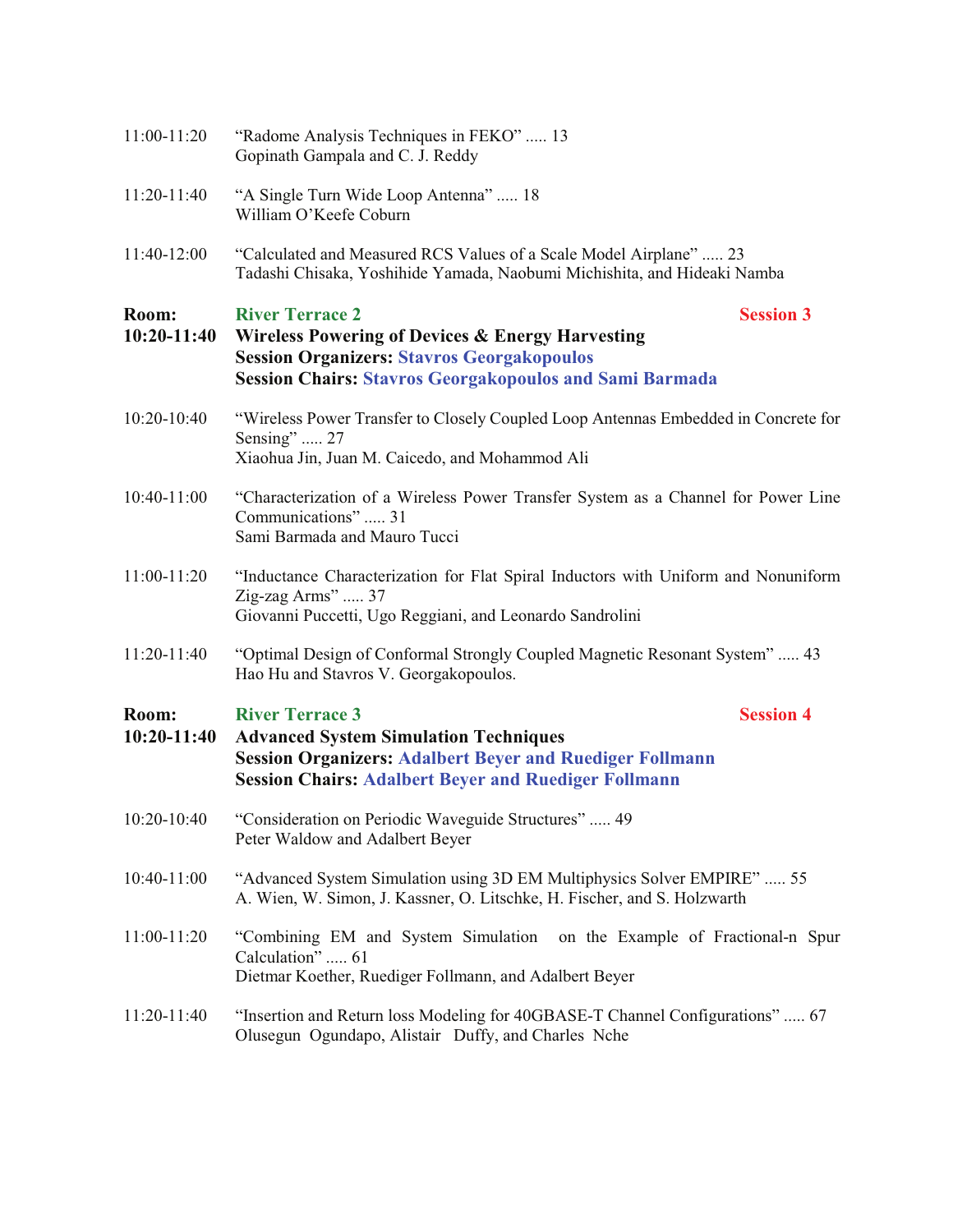| Room:<br>$01:00-05:00$ | <b>River Terrace 1</b><br><b>Session 5</b><br>Application of Electromagnetic Simulation for Designing and Analysis of<br><b>Antennas and Radio Propagations (Part I)</b><br><b>Session Organizer: Yoshihide Yamada</b><br><b>Session Chairs: Mitsuo Taguchi and Hisashi Morishita</b> |  |
|------------------------|---------------------------------------------------------------------------------------------------------------------------------------------------------------------------------------------------------------------------------------------------------------------------------------|--|
| 01:00-01:20            | "Pattern Reconfigurable 5.2 GHz Collinear Antenna Array for MIMO Application"  73<br>Nowrin Chamok, Michael Brown, Jacob Morgan, and Mohammod Ali                                                                                                                                     |  |
| 01:20-01:40            | "Design Method of Element Spacing Varied Reflectarray using Single-layer Mushroom-<br>Like Structure"  77<br>Tamami Maruyama and Tsutomu Horikoshi                                                                                                                                    |  |
| 01:40-02:00            | "Design of an Infrared Leaky Wave Surface Based on a Microstrip Patch Array"  83<br>Franklin Manene, Brian A. Lail, and Edward C. Kinzel                                                                                                                                              |  |
| 02:00-02:20            | "Design of a Ku-Band Patch Antenna with Enhanced Bandwidth"  89<br>Md. Moinul Islam, Mohammad Rashed Iqbal Faruque, Rezaul Azim, Mohammad Tariqul<br>Islam, and Touhidul Alam                                                                                                         |  |
| 02:20-02:40            | "Design and Performance Analysis of An Ultra-Wideband Microstrip Patch Antenna for<br>Mobile WiMAX applications at 3.5 GHz Band including Human Interaction"  95<br>Md. Ashikur Rahman, Syed Sobhan, and Moinul Hossain                                                               |  |
| 02:40-03:00            | "Current-Based Hybrid Technique for Modeling of Radio Wave Propagation in Aircraft<br>Cabins"  101<br>Wei-Jiang Zhao and Binfang Wang                                                                                                                                                 |  |
| 03:00-03:20            | <b>Break</b>                                                                                                                                                                                                                                                                          |  |
| 03:20-03:40            | "Design Approach to Obtain Broadband Characteristics on Non-Planar Linear Arrays"  106<br>Maria C. Gonzalez, B. Preetham Kumar, and George R. Branner                                                                                                                                 |  |
| 03:40-04:00            | "Compact Partially Dielectric Loaded Ridged Horn Antenna"  110<br>Ahmet K. Keskin, Mustafa D. Senturk, Alper Caliskan, Ahmet S. Turk, and Salih<br>Demirel                                                                                                                            |  |
| 04:00-04:20            | "UWB Compact TEM Ridged Horn Antenna"  114<br>Ahmet K. Keskin, Mustafa D. Senturk, Alper Caliskan, and Ahmet S. Turk                                                                                                                                                                  |  |
| 04:20-04:40            | "Propagation Characteristics of Boeing 777 Class Large Passenger Aircraft -Numerical<br>Estimation and Measurement Results at 2 GHz Band"  119<br>Shunichi Futatsumori, Kazuyuki Morioka, Akiko Kohmura, Naruto Yonemoto,<br>Masami Shirafune, Takashi Hikage, and Toshio Nojima      |  |
| 04:40-05:00            | "Single Layer Reception Antenna for TV Broadcasting"  124<br>M. Mitsuo and Akihiko Mouri                                                                                                                                                                                              |  |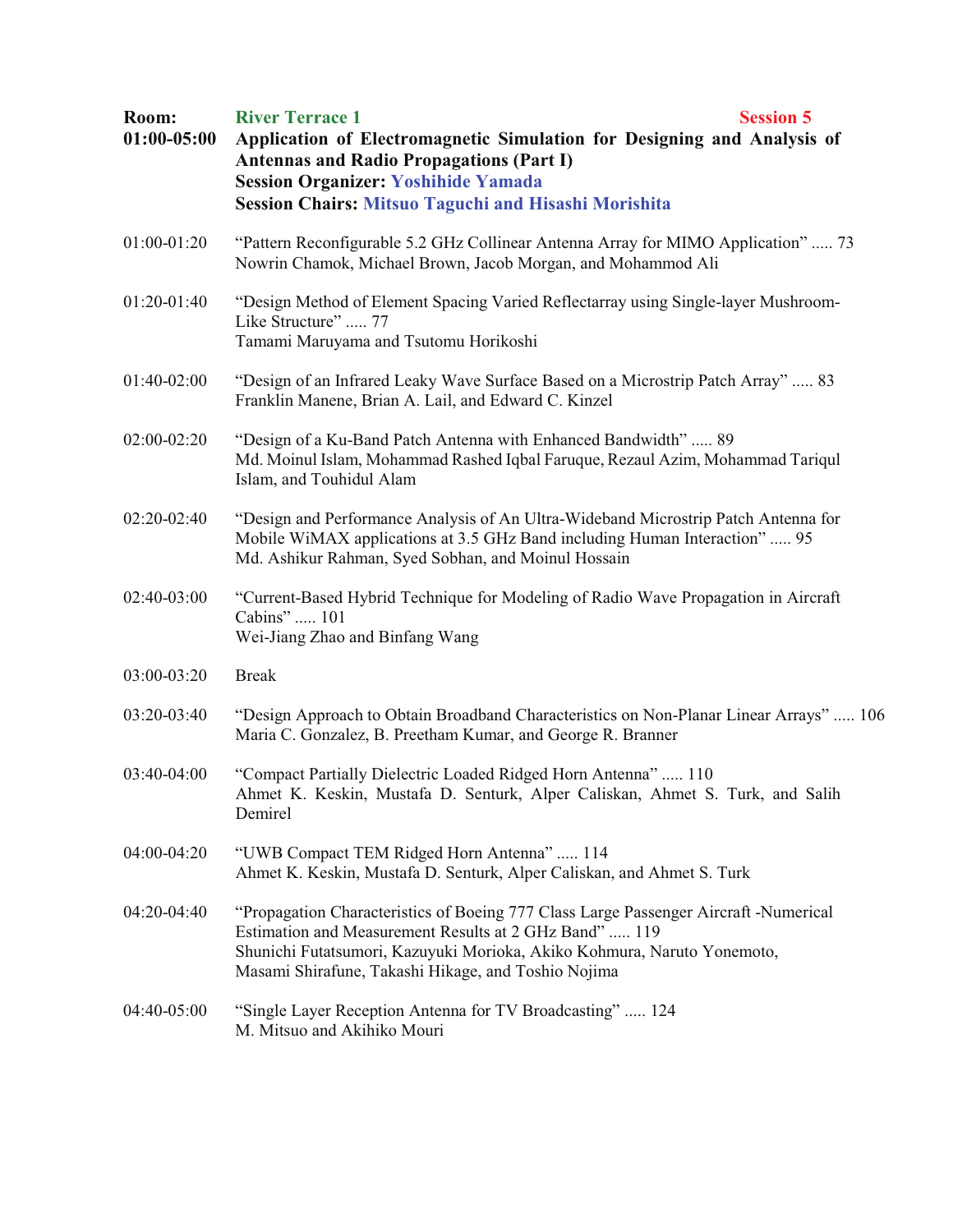| Room:<br>$01:00-05:40$ | <b>River Terrace 2</b><br><b>Student Paper Competition</b><br><b>Session Chairs: Veysel Demir and Yasushi Kanai</b>                                                                   | <b>Session 6</b> |
|------------------------|---------------------------------------------------------------------------------------------------------------------------------------------------------------------------------------|------------------|
| $01:00-01:20$          | "Block Factorization of the Time Domain PEEC Systems Connected to Linear and<br>Nonlinear Circuits"  128<br>Sohrab Safavi and Jonas Ekman                                             |                  |
| 01:20-01:40            | "Design and Performance Comparison of Folded Dipole Antenna with Feed Line for<br>Mobile Terminal"  134<br>Tsutomu Ito, Shingo Tanaka, and Hisashi Morishita                          |                  |
| 01:40-02:00            | "Requisite Design Volume of Small Antennas Designed for Cellular Dual-band of<br>Smartphone Terminals"  139<br>Tuan Hung Nguyen, Hiroshi Sato, Yoshio Koyanagi, and Hisashi Morishita |                  |
| 02:00-02:20            | "A New Efficient Method for Analysis of Finite Periodic Structures"  145<br>Xiaoyan Y. Z. Xiong, Ling Ling Meng, Li Jun Jiang, and Wei E.I. Sha                                       |                  |
| 02:20-02:40            | "A Stream Function Approach for Computing the Magnetic Polarizability of Thin<br>Conductors"  149<br>Jonathan E. Gabbay and Waymond R. Scott, Jr.                                     |                  |
| 02:40-03:00            | "Optimization of Miniature Inverted-F Antenna for Biomedical Applications"  155<br>Mohannad M. Alharbi and Sima Noghanian                                                             |                  |
| 03:00-03:20            | <b>Break</b>                                                                                                                                                                          |                  |
| 03:20-03:40            | "Sparse Electromagnetic Reconstruction via Iterative<br>Shrinkage<br>Algorithms" 161<br>Abdulla Ali Desmal and Hakan Bagci                                                            | Thresholding     |
| 03:40-04:00            | "Stable Quasi-Explicit MOT Solver for the Time Domain Volume Electric Field Integral<br>Equation"  166<br>Sadeed Bin Sayed, Huseyin Arda Ulku, and Hakan Bagci                        |                  |
| 04:00-04:20            | "MOT Solution of Time Domain PMCHWT Integral Equation for Lossy Dielectric<br>Scatterers" 171<br>Ismail Enes Uysal, Huseyin Arda Ulku, and Hakan Bagci                                |                  |
| 04:20-04:40            | "Waveguides with Hyperbolic Metasurface Claddings" 177<br>Amr Shaltout, Vladimir Shalaev, and Alexander Kildishev                                                                     |                  |
| 04:40-05:00            | "Hybrid MPI-CUDA Accelerated Dual-Field Domain Decomposition Algorithm"  183<br>Huan-Ting Meng and Jian-Ming Jin                                                                      |                  |
| 05:00-05:20            | "Combined Edge Modelling Technique for Electromagnetic Signature Study of the Large<br>Direct Current Machines"  189<br>Mohammadreza Barzegaran and Osama A. Mohammed                 |                  |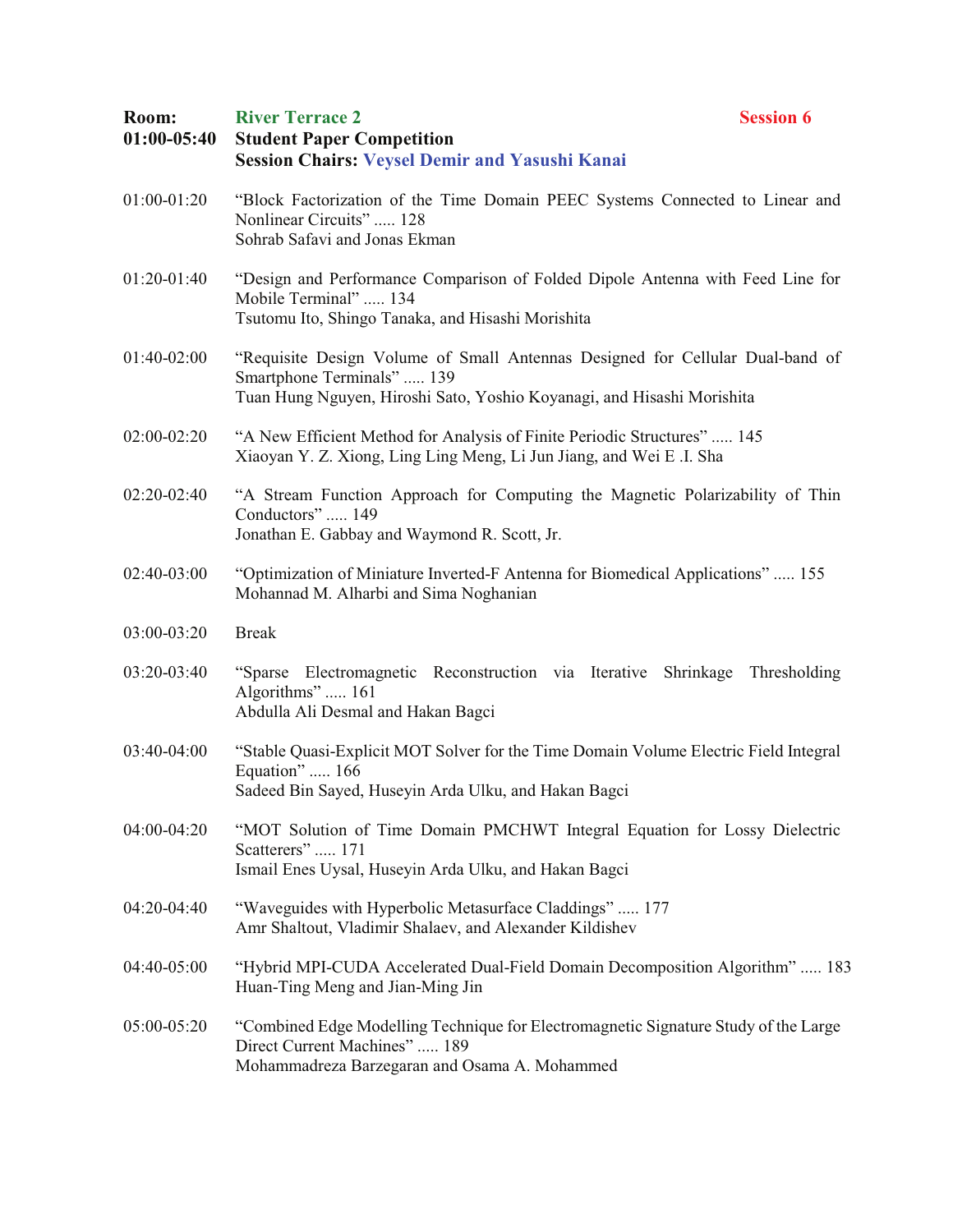05:20-05:40 "Combining Second-Order Transmission Condition with Lagrange Multiplier-Based FETI-DP Method" ..... 195 Mingfeng Xue and Jianming Jin

| Room:<br>$01:00-04:40$ | <b>River Terrace 3</b><br><b>Session 7</b><br>EM-simulation-driven design: modeling and optimization<br><b>Session Organizers: Slawomir Koziel and Mohamed Bakr</b><br><b>Session Chairs: Slawomir Koziel and Lei Zhang</b> |
|------------------------|-----------------------------------------------------------------------------------------------------------------------------------------------------------------------------------------------------------------------------|
| 01:00-01:20            | "Design Space Reduction and Variable-Fidelity EM Simulations for Feasible Pareto<br>Optimization of Antennas"  200<br>Adrian Bekasiewicz, Slawomir Koziel, and Wlodzimierz Zieniutycz                                       |
| 01:20-01:40            | "Computationally Inexpensive Modeling of Microwave Filters By Means of a Two-Stage<br>Gaussian Process Regression Methodology"  206<br>J. Pieter Jacobs, Slawomir Koziel, and Piotr Kurgan                                  |
| 01:40-02:00            | "Coupling Compensation in Practical Situations for DOA Estimation"  212<br>Seyed Ali Miraftabzadeh and Mohammad Emadi                                                                                                       |
| $02:00-02:20$          | "Incident Angle Independent Perfect Metamaterial Absorbers for Photovoltaic Cell<br>Applications"  218<br>Cumali Sabah, Ozan Turhan Gunduz, Furkan Dincer, Muharrem Karaaslan,<br>Oguzhan Akgol and Emin Unal               |
| 02:20-02:40            | "A Simple Analytical Model for HF Coupler Input Impedance on Rotorcraft"  223<br>Grant A. Ellis and Richard J. Coe                                                                                                          |
| 02:40-03:00            | "Block Factorization of the Time Domain PEEC Systems Connected to Linear and<br>Nonlinear Circuits"  229<br>Sohrab Safavi and Jonas Ekman                                                                                   |
| 03:00-03:20            | <b>Break</b>                                                                                                                                                                                                                |
| 03:20-03:40            | "MATLAB Based Application GUI for Optimization of Constrained, 2D Antenna<br>Arrays"  235<br>Nassissie Fekadu, Ozlem Kilic, and Amir I. Zaghloul                                                                            |
| 03:40-04:00            | "Bandwidth Enhancement for Patch Antenna with Edge-Coupled Parasitic Fractal Patch<br>Configurations"  241<br>Krishn Kant Joshi and N V S N Sharma                                                                          |
| 04:00-04:20            | "EM-Taguchi Identifier for PSO Design Optimization Environment"  247<br>A. A. Arkadan, N. Al-Aawar, and A. O. Hariri                                                                                                        |
| 04:20-04:40            | "Substrate Integrated Waveguide Microwave Filter Tuning Through Variable-Fidelity<br>Feature Space Optimization"  253<br>Oleksandr Glubokov and Slawomir Koziel                                                             |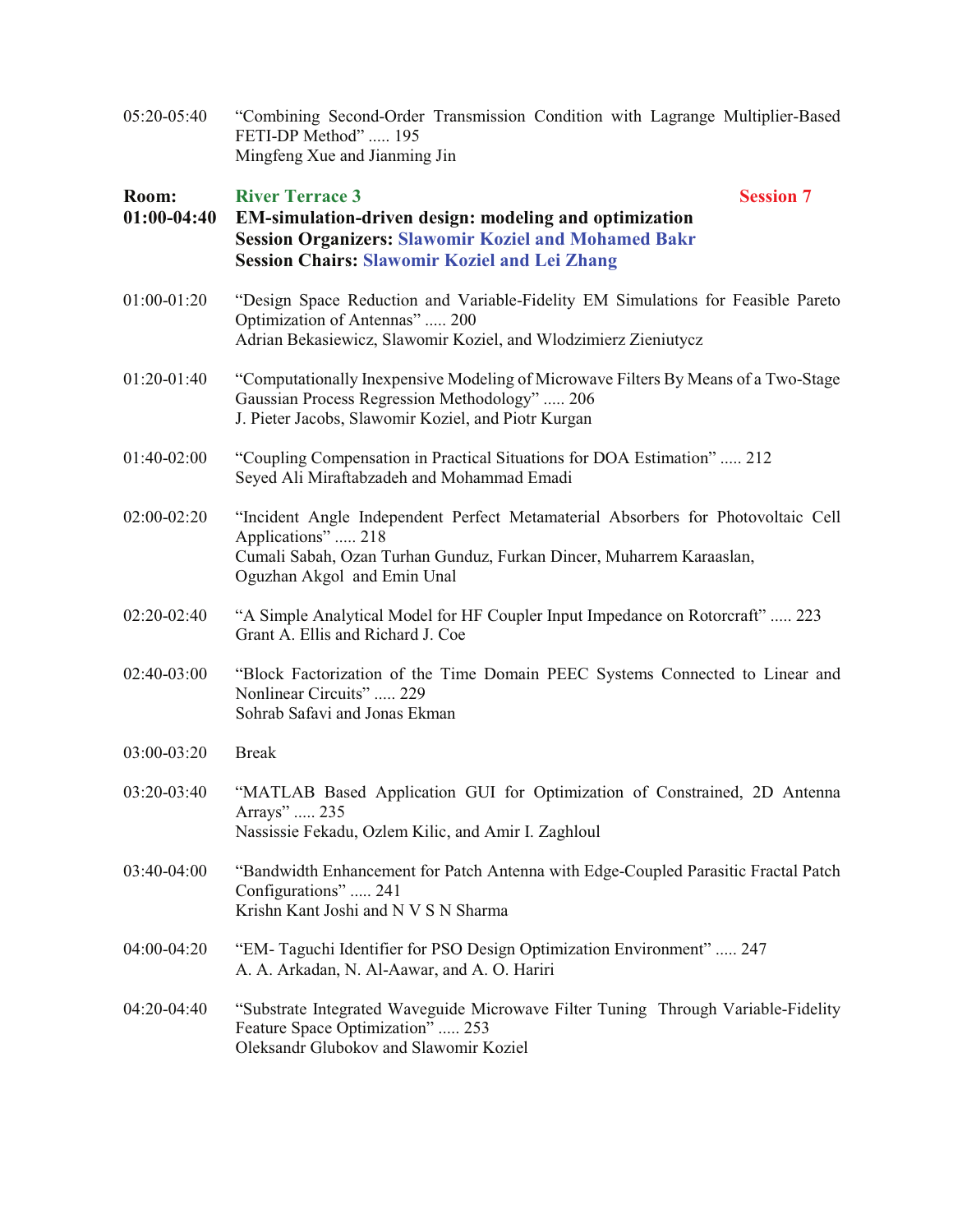# **Tuesday, March 25**

|                      | 07:00-08:00 Breakfast                                                                                                                                                                                                                                                                  |                                                                                |  |  |
|----------------------|----------------------------------------------------------------------------------------------------------------------------------------------------------------------------------------------------------------------------------------------------------------------------------------|--------------------------------------------------------------------------------|--|--|
| 08:00-05:00          | <b>Conference Registration</b>                                                                                                                                                                                                                                                         |                                                                                |  |  |
| 08:00-05:00          | <b>Exhibits Open</b>                                                                                                                                                                                                                                                                   | <b>River Terrace Foyer</b>                                                     |  |  |
| Room:<br>08:20-10:40 | <b>River Terrace 1</b><br><b>Session 8</b><br>Application of Electromagnetic Simulation for Designing and Analysis of<br><b>Antennas and Radio Propagations (Part II)</b><br><b>Session Organizer: Yoshihide Yamada</b><br><b>Session Chairs: Yoshihide Yamada and Tamami Maruyama</b> |                                                                                |  |  |
| 08:20-08:40          | "Design of an Uniaxial Dielectric Waveguide Filter with Embedded Metamaterial using<br>Mode Matching Technique"  259<br>Luke Murphy, Joseph Mautz, Mohsen Yazdani, Ercument Arvas, and Samir Tozin                                                                                     |                                                                                |  |  |
| 08:40-09:00          | "On the Power Containment of Transverse Electromagnetic Modes of Cylindrical<br>Dielectric Waveguide"  264<br>Abdul Maalik, Muhammad Kamran, and Inam Elahi Rana                                                                                                                       |                                                                                |  |  |
| 09:00-09:20          | "Design and Performance Comparison of Folded Dipole Antenna with Feed Line for<br>Mobile Terminal"  270<br>Tsutomu Ito, Shingo Tanaka, and Hisashi Morishita                                                                                                                           |                                                                                |  |  |
| 09:20-09:40          | "Requisite Design Volume of Small Antennas Designed for Cellular Dual-band of<br>Smartphone Terminals"  275<br>Tuan Hung Nguyen, Hiroshi Sato, Yoshio Koyanagi, and Hisashi Morishita                                                                                                  |                                                                                |  |  |
| 09:40-10:00          | "Design of a Compact Multi-band Antenna for Wireless Applications<br>by using WIPL-D"  281<br>Pendurthy A. Sunny Dayal, V. Rajya Lakshmi, and M. Satyanarayana                                                                                                                         |                                                                                |  |  |
| 10:00-10:20          | <b>Break</b>                                                                                                                                                                                                                                                                           |                                                                                |  |  |
| 10:20-10:40          | Mohamed Hayouni, Ahmed El Oualkadi, Fethi Choubani, Tan Hoa Vuong, and Jacques<br>David                                                                                                                                                                                                | "Design and Analysis of a Compact WLAN Band-Notched Monopole UWB Antenna"  287 |  |  |
| Room:<br>08:20-12:00 | <b>River Terrace 2</b><br><b>Computational Methods in Nanoelectromagnetics</b><br><b>Session Organizer: Doug Werner and Jeremy Bossard</b><br><b>Session Chairs: Doug Werner and Jeremy Bossard</b>                                                                                    | <b>Session 9</b>                                                               |  |  |
| 08:20-08:40          | "Near-Field Analysis of Infrared Impedance Matching"  293<br>Yuancheng Xu and Brian A. Lail                                                                                                                                                                                            |                                                                                |  |  |
| 08:40-09:00          | "Finite Element Eigenmode Analysis of Hybrid Surface Phonon Polariton Infrared<br>Waveguides"  297<br>Franklin Manene, Edward C. Kinzel, and Brian A. Lail                                                                                                                             |                                                                                |  |  |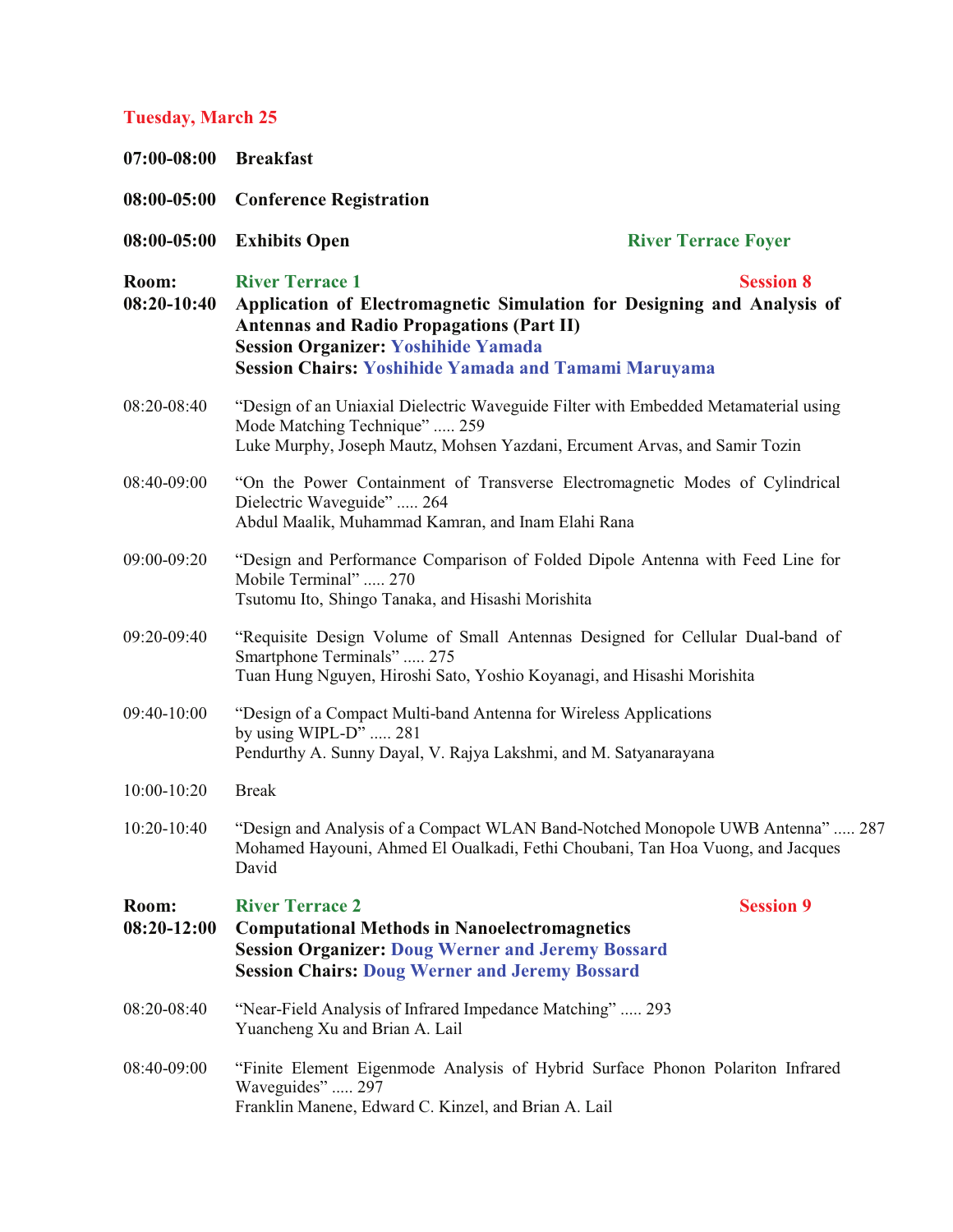| 09:00-09:20   | "Engineering the Spectral Response of Nanodipole Antennas Loaded with Plasmonic<br>Core-Shell Particles via Efficient Numerical Modeling Techniques"  303<br>Anastasios H. Panaretos and Douglas H. Werner                  |  |
|---------------|-----------------------------------------------------------------------------------------------------------------------------------------------------------------------------------------------------------------------------|--|
| 09:20-09:40   | "Modeling of Resonant Coupling between Nanowire Metamaterial and Phonons in<br>PMMA"  309<br>Michael Finch and Brian Lail                                                                                                   |  |
| 09:40-10:00   | "Nature-Inspired Optimization of Octave Bandwidth Infrared Absorbers"  313<br>Jeremy A. Bossard, Lan Lin, Theresa S. Mayer, and Douglas H. Werner                                                                           |  |
| 10:00-10:20   | <b>Break</b>                                                                                                                                                                                                                |  |
| 10:20-10:40   | "A Generalized Dipole Moment Based Approach for Modelling of Nanoparticles"  317<br>Majid Naeem, Timothy Michael McManus, and Yang Hao                                                                                      |  |
| 10:40-11:00   | "Approximating Metasurfaces with Bianisotropic Tiles" 322<br>Jingjing Liu                                                                                                                                                   |  |
| $11:00-11:20$ | "On the Numerical Modeling of Graphene and Silicene for EM Solvers"  328<br>Mario Fernandez Pantoja                                                                                                                         |  |
| 11:20-11:40   | "Waveguides with Hyperbolic Metasurface Claddings" 334<br>Amr Shaltout, Vladimir Shalaev, and Alexander Kildishev                                                                                                           |  |
| 11:40-12:00   | "Time Domain Modeling of Tunable Graphene-Based Pulse-Shaping Device"  340                                                                                                                                                  |  |
|               | Ludmila Prokopeva and Alexander Kildishev                                                                                                                                                                                   |  |
| Room:         | <b>River Terrace 3</b><br><b>Session 10</b>                                                                                                                                                                                 |  |
| $08:20-11:20$ | <b>Electromagnetic Non Destructive Evaluation</b><br><b>Session Organizer: Jiming Song</b>                                                                                                                                  |  |
|               | <b>Session Chairs: Jiming Song and N V S N Sharma</b>                                                                                                                                                                       |  |
| 08:20-08:40   | "2D Stochastic-Integral Models for Characterizing Random Grain Noise in Titanium<br>Alloys"  346<br>Harold A. Sabbagh, Matthew Cherry, Adam Pilchak, R. Kim Murphy, Elias H. Sabbagh,<br>Jeremy Knopp, and Mark P. Blodgett |  |
| 08:40-09:00   | "Boundary Element Solutions for Impedance Variations in NDE Applications"  352<br>Ming Yang, Jiming Song, Ming Yang, Jiming Song, and Norio Nakagawa                                                                        |  |
| 09:00-09:20   | "Sparse Electromagnetic Reconstruction via Iterative Shrinkage Thresholding<br>Algorithms"  356<br>Abdulla Ali Desmal and Hakan Bagci                                                                                       |  |
| 09:20-09:40   | "Low Cost High Voltage Impulse Generator for GPR"  361<br>Ahmet K. Keskin, Mustafa D. Senturk, Alexander A. Orlenko, Gennadiy P. Pochanin,<br>and Ahmet S. Turk                                                             |  |
| 10:00-10:20   | <b>Break</b>                                                                                                                                                                                                                |  |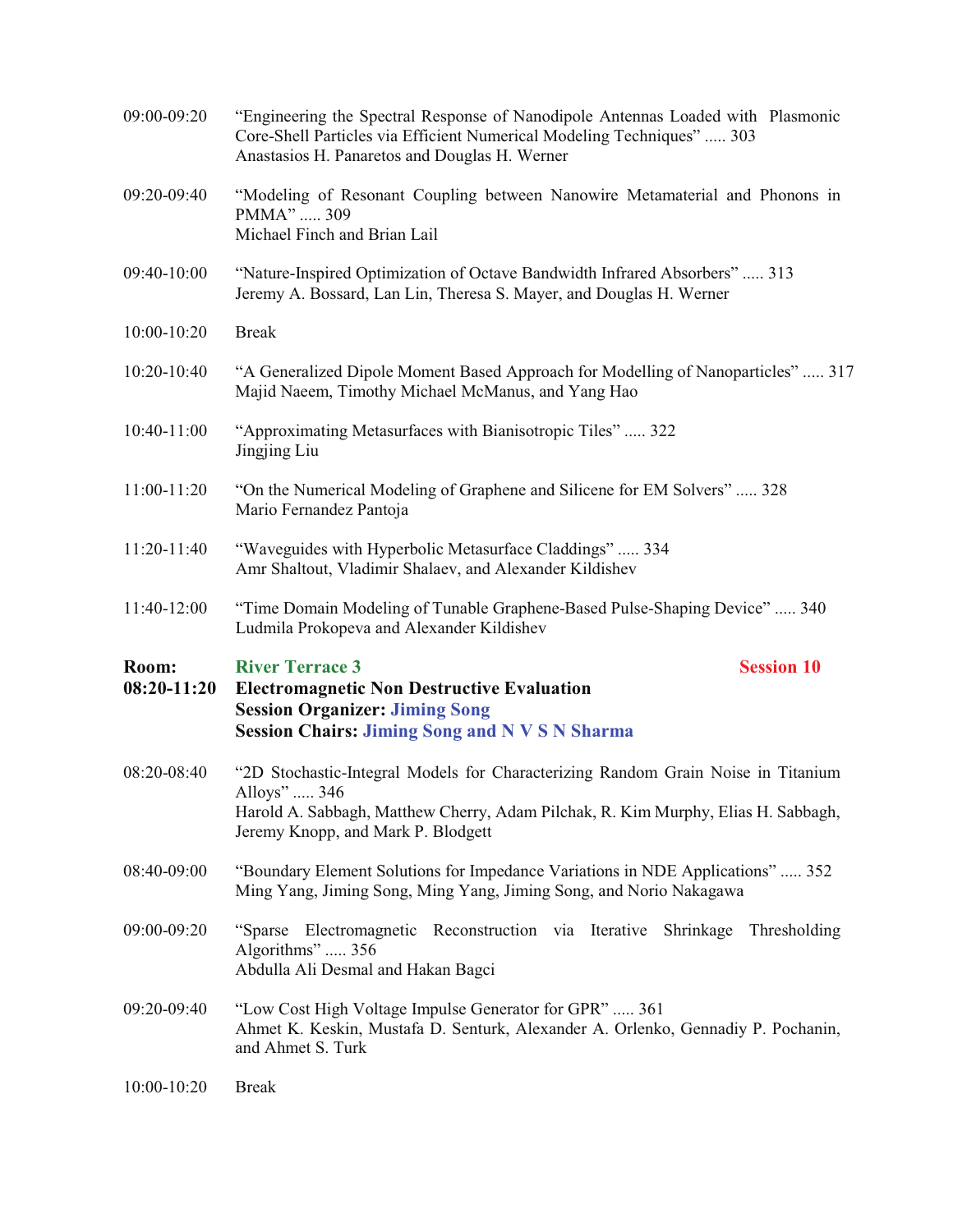| $10:20-10:40$ | "Detection of Inhomogeneities in Composite Materials via Surface Impedance Method" 365<br>Can Suer and Ibrahim Akduman                                                                                      |
|---------------|-------------------------------------------------------------------------------------------------------------------------------------------------------------------------------------------------------------|
| $10:40-11:00$ | "Estimating the Surface Permittivity of Small Bodies in the Solar System from RADAR<br>Measurements" 371<br>Christoph Statz, Sebastian Hegler, and Dirk Plettemeier                                         |
| $11:00-11:20$ | "Eddy-Current Inspection Modelling of a Thin Crack Located in the Vicinity of a<br>Fastener Borehole"  377<br>Konstantinos Pipis, Anastassios Skarlatos, Theodoros Theodoulidis, and Dominique<br>Lesselier |

# **Wednesday, March 26**

| $07:00 - 08:00$                     | <b>Breakfast</b>                                                                                                                                                                                                                                                                                                           |                                                                                                                                                                      |  |
|-------------------------------------|----------------------------------------------------------------------------------------------------------------------------------------------------------------------------------------------------------------------------------------------------------------------------------------------------------------------------|----------------------------------------------------------------------------------------------------------------------------------------------------------------------|--|
| 08:00-05:00                         | <b>Conference Registration</b>                                                                                                                                                                                                                                                                                             |                                                                                                                                                                      |  |
| 08:00-05:00<br><b>Exhibits Open</b> |                                                                                                                                                                                                                                                                                                                            | <b>River Terrace Foyer</b>                                                                                                                                           |  |
| Room:<br>$08:00-09:40$              | <b>River Terrace 1</b><br><b>Session 11</b><br><b>CAD Models and EM Solvers for Antenna Design Optimization</b><br>Session Organizers: Vijay Devabhaktuni and Benjamin Braaten<br>Session Chairs: Vijay Devabhaktuni and Benjamin Braaten                                                                                  |                                                                                                                                                                      |  |
| 08:00-08:20                         | Monopoles and Dipoles"  383<br>Mohammad Almalkawi, Xingyi Li, Khair Al-Shamaileh, and Vijay Devabhaktuni                                                                                                                                                                                                                   | "A New Miniaturization Approach for Frequency Dependent Planar Antennas:                                                                                             |  |
| 08:20-08:40                         | Antenna Array"  387<br>Brian J. Rautio, Vladimir I. Okhmatovski, and Jay K. Lee                                                                                                                                                                                                                                            | "The UFFT Method Proposed for Optimization of a Corporate Feed Network Patch                                                                                         |  |
| 08:40-09:00                         | Full-wave Regions"  392                                                                                                                                                                                                                                                                                                    | "On the Numerical Implementation of EFIEs for Problems with both Quasi-Static and<br>Benjamin D. Braaten, Robert M. Nelson, Robert G. Olsen, and Maqsood A. Mohammed |  |
| 09:00-09:20                         | "Optimization of Miniature Inverted-F Antenna for Biomedical Applications"  398<br>Mohannad M. Alharbi, and Sima Noghanian                                                                                                                                                                                                 |                                                                                                                                                                      |  |
| 09:20-09:40                         | "The Finite Element Method in Electrical Engineering Optimization: The Forking of<br>Already Parallelized Threads on Graphics Processing Units to Realize High Speedup"  404<br>Sivamayam Sivasuthan, Victor U. Karthik, Arunasalam Rahunanthan,<br>Ravi S. Thyagarajan, Paramsothy Jayakumar, and S. Ratnajeevan H. Hoole |                                                                                                                                                                      |  |
|                                     |                                                                                                                                                                                                                                                                                                                            |                                                                                                                                                                      |  |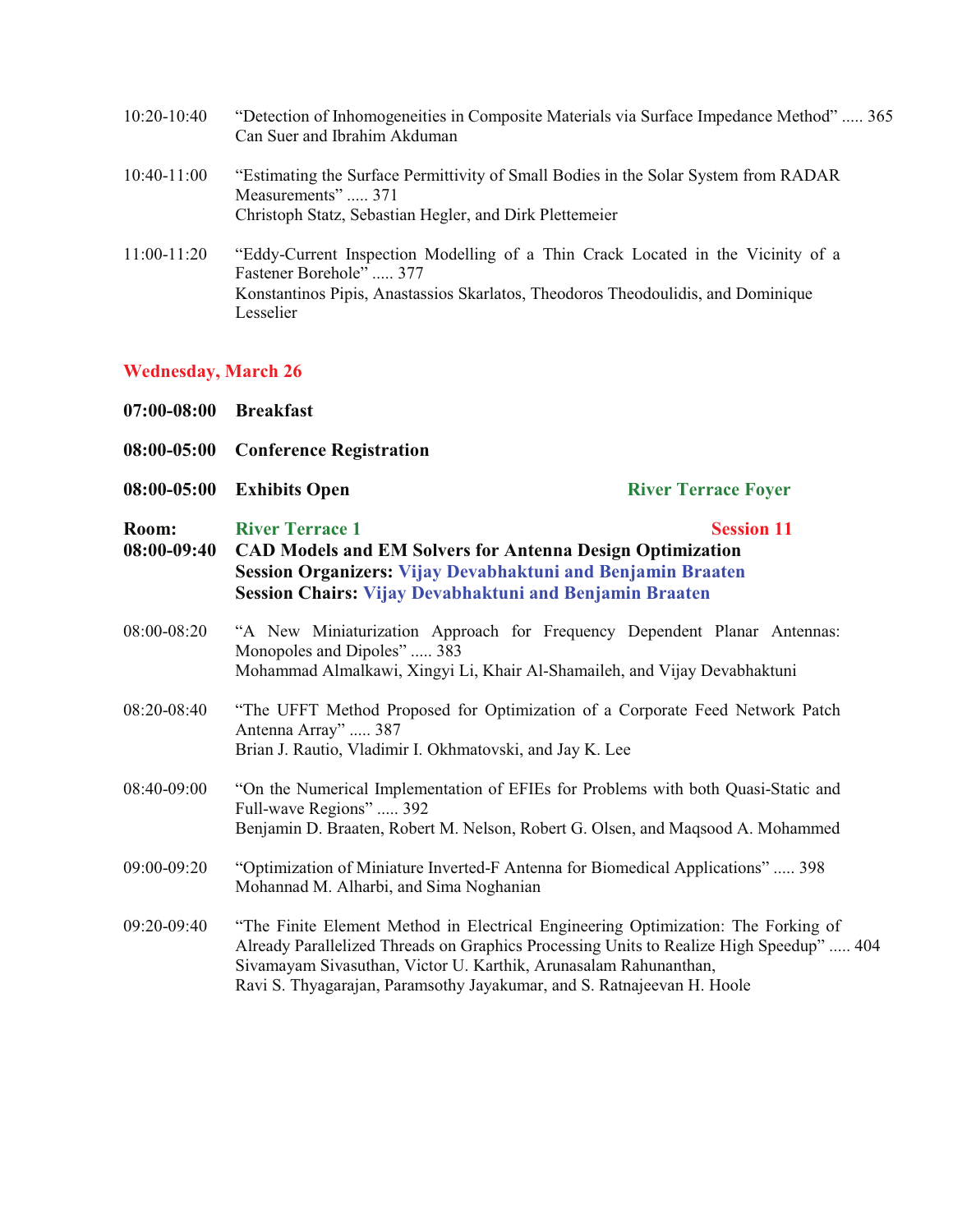| Room:<br>08:00-09:40   | <b>Session 12</b><br><b>River Terrace 2</b><br><b>Time Domain Techniques</b><br><b>Session Organizers: Hakan Bagci and Kristof Cools</b><br><b>Session Chairs: Hakan Bagci and Kristof Cools</b>                    |  |
|------------------------|---------------------------------------------------------------------------------------------------------------------------------------------------------------------------------------------------------------------|--|
| 08:00-08:20            | "Hybrid MPI-CUDA Accelerated Dual-Field Domain Decomposition Algorithm"  410<br>Huan-Ting Meng and Jian-Ming Jin                                                                                                    |  |
| 08:20-08:40            | "Stable Quasi-Explicit MOT Solver for the Time Domain Volume Electric Field Integral<br>Equation"  416<br>Sadeed Bin Sayed, Huseyin Arda Ulku, and Hakan Bagci                                                      |  |
| 08:40-09:00            | "Implementation of Hybrid TLM and MoM Method to Analysis the High Frequency<br>Electromagnetic Interferences"  421<br>M. Bahadorzadeh and H. Bolandpour                                                             |  |
| 09:00-09:20            | "MOT Solution of Time Domain PMCHWT Integral Equation for Lossy Dielectric<br>Scatterers"  427<br>Ismail Enes Uysal, Huseyin Arda Ulku, and Hakan Bagci                                                             |  |
| 09:20-09:40            | "Removal of the Spurious Late Time Charge Density in the MFIE by Using the Mixed<br>Discretization"  433<br>Kristof Cools, Haken Bagci, Ignace Bogaert, and Francesco P. Andriulli                                  |  |
| Room:<br>$08:00-10:00$ | <b>River Terrace 3</b><br><b>Session 13</b><br><b>Advances in Finite Difference Methods</b><br><b>Session Organizers: Yasushi Kanai and James B. Cole</b><br><b>Session Chairs: Yasushi Kanai and James B. Cole</b> |  |
| 08:00-08:20            | "Optimal Coefficients for NS-FDTD Calculations"  438<br>Tadao Ohtani and Yasushi Kanai                                                                                                                              |  |
| 08:20-08:40            | "Computing Scattering Properties of Metal Nanorods Using FDTD Methods"  444<br>Naoki Okada, James B. Cole, Yasunari Zempo, and Saswatee Banerjee                                                                    |  |
| 08:40-09:00            | "Low Noise Hybrid High-Order and Low-Order FDTD Modeling of Irregular PEC<br>Objects"  450<br>Mohammed A. Kourah, Mohammed F. Hadi, and Ayman S. Al-Zayed                                                           |  |
| 09:00-09:20            | "A New Approach the Analysis of Sectorial Elliptic Waveguides"  455<br>Alessandro Fanti and Luisa Deias                                                                                                             |  |
| 09:20-09:40            | "Discrete Green's Function for Computational Electromagnetics Using a Nonstandard<br>Finite Difference Model" 460<br>James B. Cole                                                                                  |  |
| 09:40-10:00            | "Phi Coprocessor Acceleration Techniques for Computational Electromagnetic<br>Methods"  466<br>Xiaoling Yang and Wenhau Yu                                                                                          |  |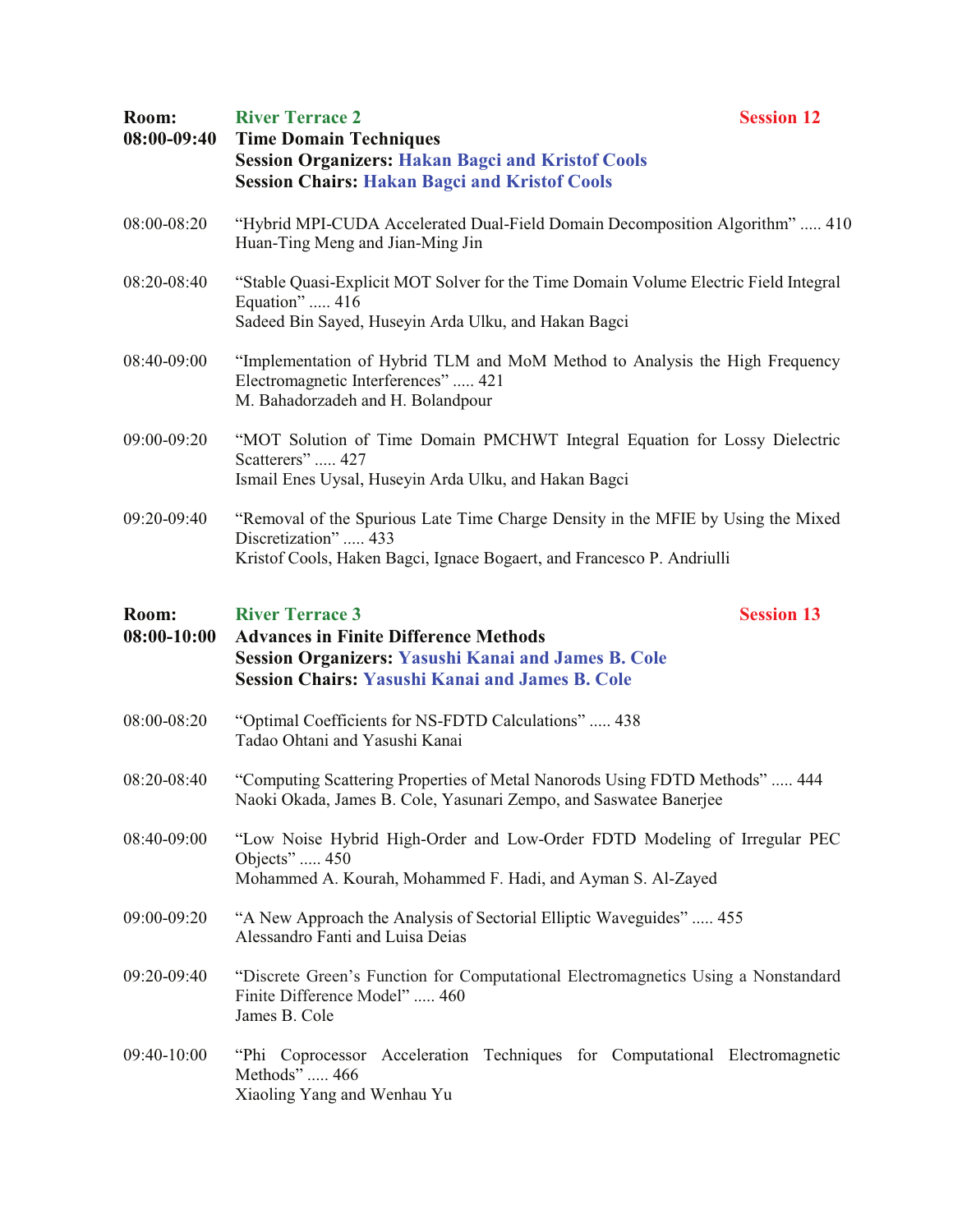| Room:<br>$10:20-12:00$ | <b>River Terrace 1</b><br><b>Session 14</b><br><b>Advanced Electromagnetic Modeling Methods (Part I)</b><br><b>Session Organizers: Zheng Peng and Lijun Jiang</b>                           |                   |
|------------------------|---------------------------------------------------------------------------------------------------------------------------------------------------------------------------------------------|-------------------|
| 10:20-10:40            | <b>Session Chairs: Zheng Peng and Lijun Jiang</b><br>"Discontinuous Galerkin Boundary Element Methods for Complex Electromagnetic<br>Problems"  471<br>Zhen Peng and Jin-Fa Lee             |                   |
| 10:40-11:00            | "Cutoff Wavenumbers of a Two Eccentric Dielectric Cylinders Loading a Circular<br>Waveguide"  477<br>Yanal S. Faouri, Hassan A. Ragheb, and Sheikh S. Iqbal                                 |                   |
| 11:00-11:20            | "An Augmented Volume Integral Equation Method for Electromagnetic Scattering of<br>Generalized Anisotropic Media"  483<br>Lin Sun and Weng Cho Chew                                         |                   |
| 11:20-11:40            | "Modeling and Estimation of Earth Electrical Conductivity from Through-the-Earth<br>Electromagnetic Transmission Data from 94 Mines"  489<br>Lincan Yan, Joseph Waynert, and Carl Sunderman |                   |
| 11:40-12:00            | "Electromagnetic-thermal Field Computation of Cavity with Accelerated FDTD<br>Method"  495<br>Fangyuan Chen, Xing Chen, and Fuyi Fang                                                       |                   |
| Room:<br>10:20-11:40   | <b>River Terrace 2</b><br><b>Projects in Sonnet</b><br><b>Session Organizer: Serhend Arvas</b><br><b>Session Chairs: Serhend Arvas and Lokman Kuzu</b>                                      | <b>Session 15</b> |
| 10:20-10:40            | "Efficient Optimization of a Dual-Mode Microstrip Cross-Coupled Filter Using Co-<br>Calibrated Ports in Sonnet"  499<br>Oleksandr Glubokov and Slawomir Koziel                              |                   |
| 10:40-11:00            | "A Wideband LNA at 2GHz"  505<br>Mehmet Onur Kok, Fatih Kaburcuk, and Ercument Arvas                                                                                                        |                   |
| 11:00-11:20            | "2nd Harmonic Suppression of Microstrip Ultra-Wideband Bandpass Filter using E-<br>Shaped Etched Resonators" 510<br>Lokman Kuzu and Serhend Arvas                                           |                   |
| 11:20-11:40            | "Automatic Model Extraction for RFIC Spiral Inductors Using SonnetLab"  515<br>Lei Zhang and Serhend Arvas                                                                                  |                   |
| Room:<br>$10:20-11:40$ | <b>River Terrace 3</b><br><b>RFID Systems and Sensors Networks</b><br><b>Session Organizer: Khaled ElMahgoub</b><br><b>Session Chairs: Khaled ElMahgoub and Mohamed Mohandes</b>            | <b>Session 16</b> |
| 10:20-10:40            | "NFC Technology for Campus Services: KFUPM Case Study"  521<br>M. Mohandes, A. Abul Hussain, F. Shaaban, and Y. Faniband                                                                    |                   |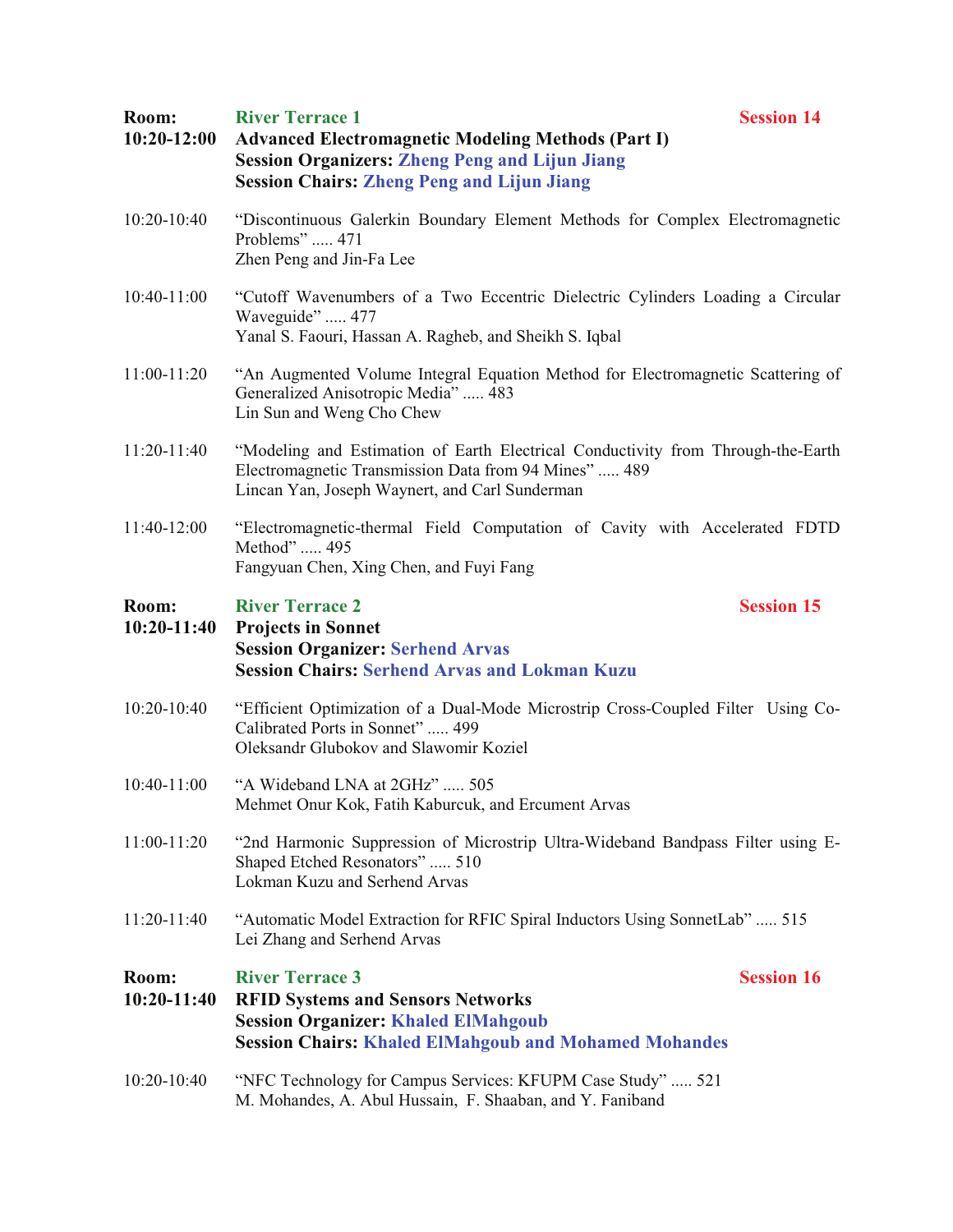| $10:40-11:00$ | "An Encryption Algorithm for Secured Communication with Passive UHF RFID<br>Systems" 527<br>Khaled ElMahgoub                 |
|---------------|------------------------------------------------------------------------------------------------------------------------------|
| $11:00-11:20$ | "Bacteria Detection On Human Skin Using UHF RFID"  533<br>Khaled ElMahgoub and Lamyaa Shaban                                 |
| $11:20-11:40$ | "A Study On Topology Control In Wireless Sensor Networks" 538<br>Sumanth Babu Katta, Lifford McLauchlan, and Claudio Montiel |

# **Thursday, March 27**

| $07:00 - 08:00$        | <b>Breakfast</b>                                                                                                                                                                                                                      |                            |
|------------------------|---------------------------------------------------------------------------------------------------------------------------------------------------------------------------------------------------------------------------------------|----------------------------|
| 08:00-05:00            | <b>Conference Registration</b>                                                                                                                                                                                                        |                            |
| $08:00-12:00$          | <b>Exhibits Open</b>                                                                                                                                                                                                                  | <b>River Terrace Foyer</b> |
| Room:<br>08:00-09:00   | <b>River Terrace 1</b><br>Developments in the UTD Ray Method for Solving EM Wave Problems - Past and<br><b>Present</b><br><b>Prof. Prabhakar Pathak</b><br>Department of Electrical and Computer Engineering<br>Ohio State University | <b>Session 17</b>          |
| Room:<br>09:00-10:00   | <b>River Terrace 1</b><br><b>High Accuracy Computations in Electromagnetics</b><br><b>Prof. Andrew F. Peterson</b><br>School of Electrical and Computer Engineering<br>Georgia Institute of Technology                                | <b>Session 18</b>          |
| Room:<br>$10:20-03:40$ | <b>River Terrace 1</b><br><b>Advanced Electromagnetic Modeling Methods (Part II)</b><br><b>Session Organizers: Zheng Peng and Lijun Jiang</b><br><b>Session Chairs: Zheng Peng and Lijun Jiang</b>                                    | <b>Session 19</b>          |
| $10:20-10:40$          | "Self-consistent Physics-based $\delta_n$ -Regularized Green's Function for 2D Poisson's<br>Equation in Anisotropic Dielectric Media"  544<br>Alireza Baghai-Wadji                                                                    |                            |
| $10:40-11:00$          | "Self-consistent Physics-based $\delta$ η-Regularized Green's Function for 3D Poisson's<br>Equation in Anisotropic Dielectric Media"  550<br>Alireza Baghai-Wadji                                                                     |                            |
| 11:00-11:20            | "Symmetries in Scalar Potential Scattering"  556<br>Giovanni Franco Crosta                                                                                                                                                            |                            |
| 11:20-11:40            | "A New Efficient Method for Analysis of Finite Periodic Structures"  562<br>Xiaoyan Y. Z. Xiong, Ling Ling Meng, Li Jun Jiang, and Wei E. I. Sha                                                                                      |                            |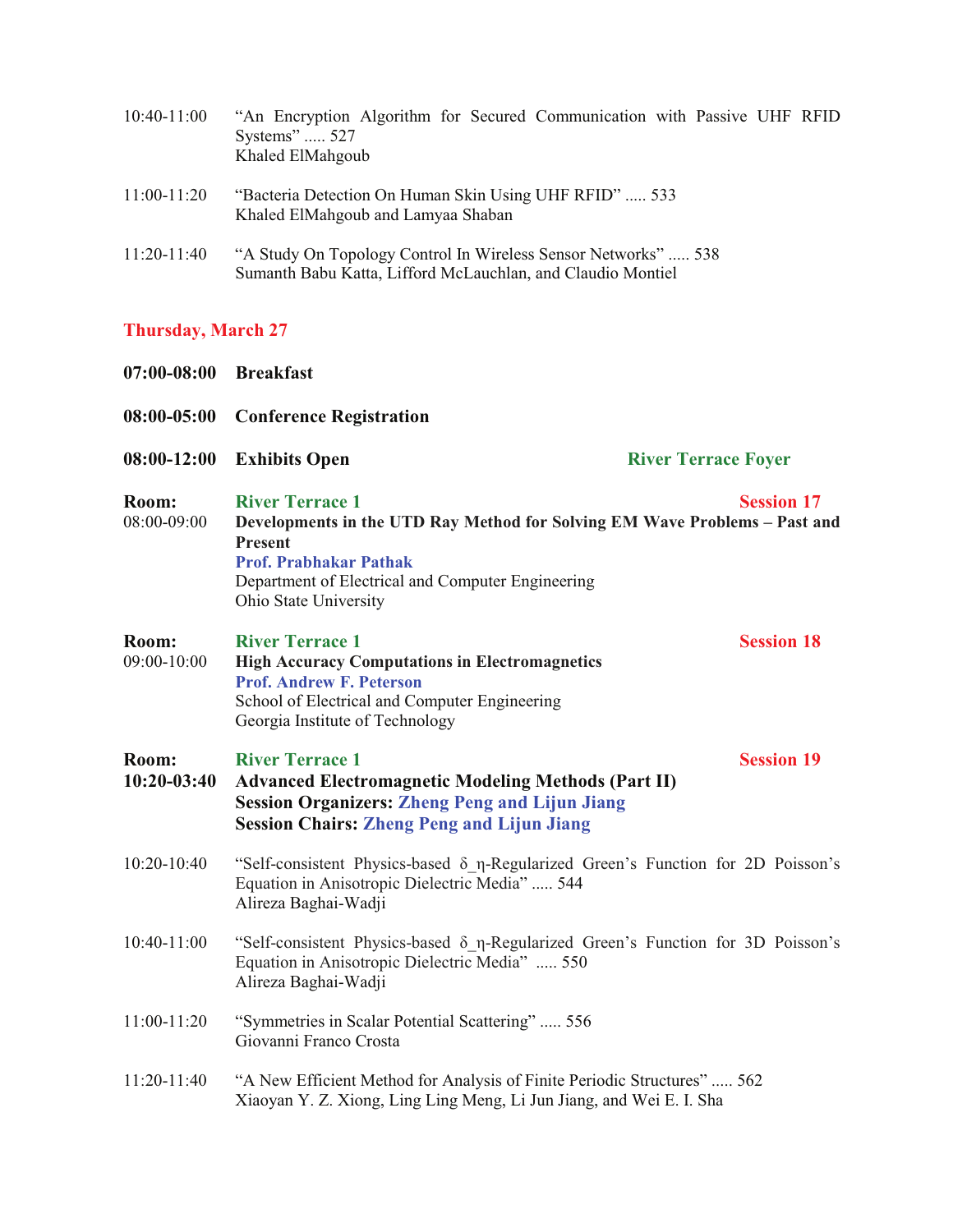- 11:40-12:00 "Assessment of Galerkin Testing for Volume Integral Equations of Electromagnetics" ..... 566 Andrew F. Peterson
- 12:00-01:00 Lunch
- 01:00-01:20 "Combining Second-Order Transmission Condition with Lagrange Multiplier-Based FETI-DP Method" ..... 571 Mingfeng Xue and Jianming Jin
- 01:20-01:40 "Hybrid CPU-GPU Implementation of Fast Multipole Method for Large-Scale Electromagnetic Scattering Problems" ..... 576 Vinh Dang, Quang Nguyen, and Ozlem Kilic
- 01:40-02:00 "Electromagnetic Scattering from Multiple Domains Using a Hybrid Numerical and Analytical Solution" ..... 582 Quang Nguyen and Ozlem Kilic
- 02:00-02:20 "Application of the Radial Point Interpolation Method for Designing PBG Filters" ..... 588 Washington C. B. Sousa, Daiyuki M. Fujiyoshi, and Rodrigo M. S. de Oliveira
- 02:20-02:40 "Statistical Analysis of the Normalized Impedance Matrix Derived by the Random Coupling Model" ..... 594 Xin Li, Cui Meng, Yinong Liu, Edl Schamiloglu, and Sameer D. Hemmaday
- 02:40-03:00 "Combined Edge Modelling Technique for Electromagnetic Signature Study of the Large Direct Current Machines" ..... 599 M. R. Barzegaran and Osama Mohammed
- 03:00-03:20 Break
- 03:20-03:40 "A Stream Function Approach for Computing the Magnetic Polarizability of Thin Conductors" ..... 605 Jonathan E. Gabbay and Waymond R. Scott, Jr.

### **Room:** River Terrace 2 Session 20

| $10:20-03:40$ | <b>Student Projects in Sonnet</b><br><b>Session Organizer: Serhend Arvas</b><br><b>Session Chairs: Serhend Arvas and Luke Murphy</b>                                       |
|---------------|----------------------------------------------------------------------------------------------------------------------------------------------------------------------------|
| $10:20-10:40$ | "Multiple E-Shaped Rectangular Microstrip Patch Antenna"  611<br>Taha Imeci, Ayşenur Eser, and Elest Gun                                                                   |
| $10:40-11:00$ | "A Microstrip Ring Antenna Design Operating at the End-Fire Mode"  617<br>Taha Imeci, Ali Aydın, and Talha Temiz                                                           |
| 11:00-11:20   | "Two Microstrip Patch Antenna Designs Exhibiting Tri-Resonance with Enhanced<br>Gain"  623<br>Shah M. T. Rahman, Canberk Unlu, Taha Imeci, Fatma Zengin, and Erkul Başaran |
| 11:20-11:40   | "Design and Implementation of a Microstrip Low Noise Amplifier in the UHF Band"  629<br>Taha İmeci, Ismail Şişman, Shah Rahman, and Ertuğrul Karacuha                      |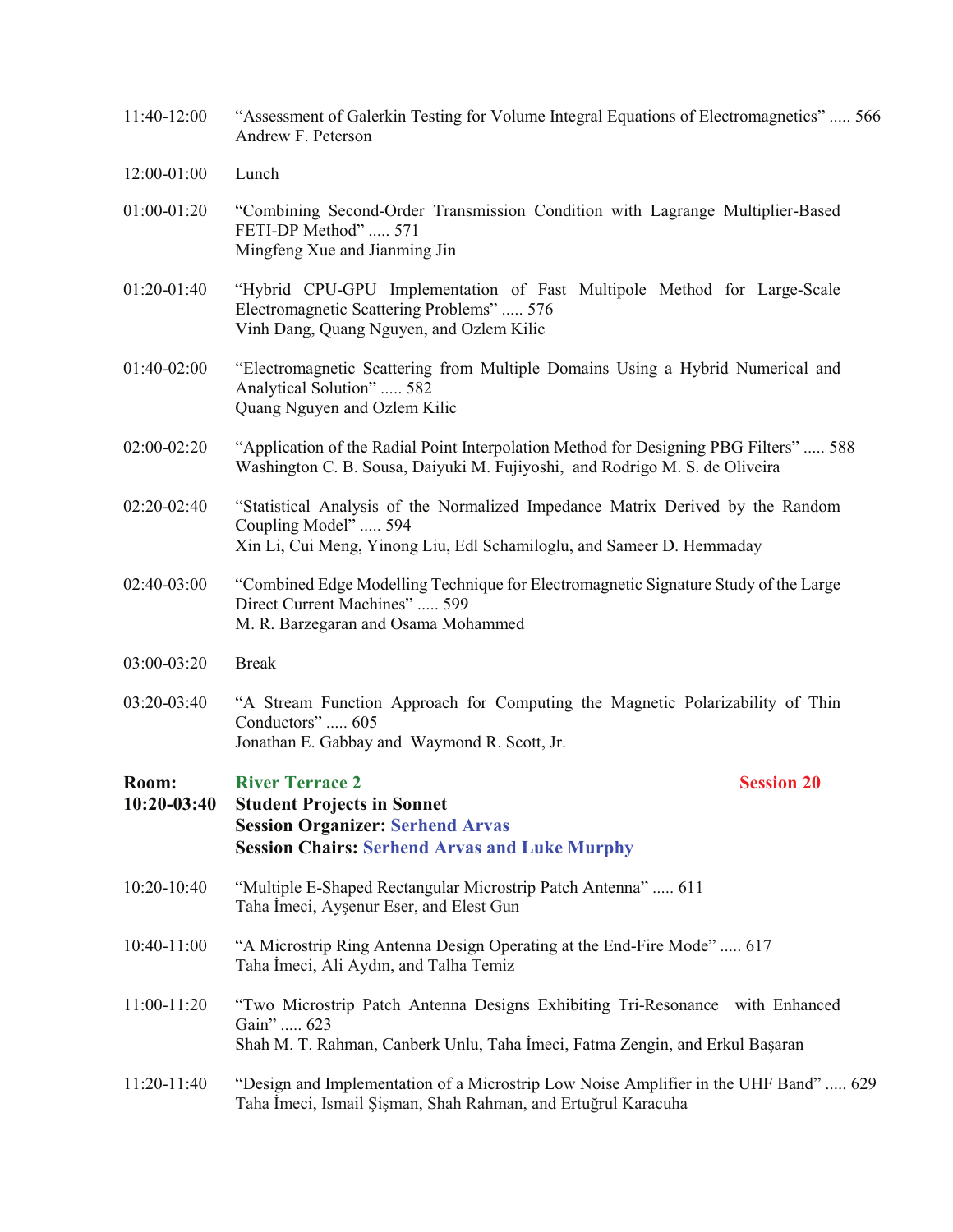| 11:40-12:00          | "3 dB Branchline Coupler"  635<br>Kerem Kaya, Recep Aycı, Osman Selçuk, and Taha İmeci                                                                                                                                             |
|----------------------|------------------------------------------------------------------------------------------------------------------------------------------------------------------------------------------------------------------------------------|
| 12:00-01:00          | Lunch                                                                                                                                                                                                                              |
| 01:00-01:20          | "Undergraduate Student Antenna Design Projects Using Sonnet"  641<br>Veysel Demir, Edvin Blanco, Amanda Emrich, Joshua Goll, Eric Gong,<br>Ahmad Halawa, Jed Hall, Andrew Moser, and Ji Hyun Seo                                   |
| 01:20-01:40          | "Low VSWR Amplifier Design"  646<br>Omar Eldaiki, Mohammad Abdallah, David McKenney, and Ercument Arvas                                                                                                                            |
| 01:40-02:00          | "Design of Low Noise Amplifiers with Low Return Loss" 652<br>Kepei Sun, He Yan, Heng Chen, Luke Murphy, and Ercument Arvas                                                                                                         |
| 02:00-02:20          | "A Wide-Band Microstrip Filter"  658<br>Muharrem Gülmez, Harun Caliskan, Taha İmeci, and Canberk Unlu                                                                                                                              |
| 02:20-02:40          | "Mcrowave Transistor Amplifier Design Procedure"  664<br>Mehmet Onur Kok, Blaine J. Martinez, Vivek Sanandiya, and Ercument Arvas                                                                                                  |
| 02:40-03:00          | "Sonnet <sup>™</sup> Design and Verification of a Wideband Schiffman Phase Shifter Using Edge-<br>Coupled Microstrip Lines"  669<br>Sravya Ginne and Claudio Montiel                                                               |
| 03:00-03:20          | <b>Break</b>                                                                                                                                                                                                                       |
| 03:20-03:40          | "Design of Low Noise Amplifier at 2GHz"  675<br>Fatih Kaburcuk, Mehmet Onur Kok, and Ercument Arvas                                                                                                                                |
| Room:<br>10:20-11:40 | <b>River Terrace 3</b><br><b>Session 21</b><br><b>CEM for Optics, Photonics and Bio-Electromagnetics</b><br><b>Session Organizers: Adam P. Mock and Jeyali Laseetha</b><br><b>Session Chairs: Adam P. Mock and Jeyali Laseetha</b> |
| 10:20-10:40          | "Simulation-Driven Optimization Approach for Fast Design of Integrated Photonic<br>Components"  679<br>Slawomir Koziel and Stanislav Ogurtsov                                                                                      |
| 10:40-11:00          | "Efficient Modeling of Photonic Crystal Fibers and Surface Plasmon Waveguides Using<br>Cylindrical Coordinates FDTD"  685<br>Adam Mock                                                                                             |
| 11:00-11:20          | "FEM Modeling and Experimental Study of Temperature Increase in Brain Tissue due to<br>RF exposure"  691<br>A. Yasin Citkaya, Osman Cerezci, Zerrin S. Citkaya, and S. Selim Seker                                                 |
| 11:20-11:40          | "Determination of the Electromagnetic Pollution in a District and Recommendations to<br>Decrease Exposure Levels"  697<br>Osman Cerezci, A. Yasin Citkaya, S. Selim Seker, and Zerrin S. Citkaya                                   |